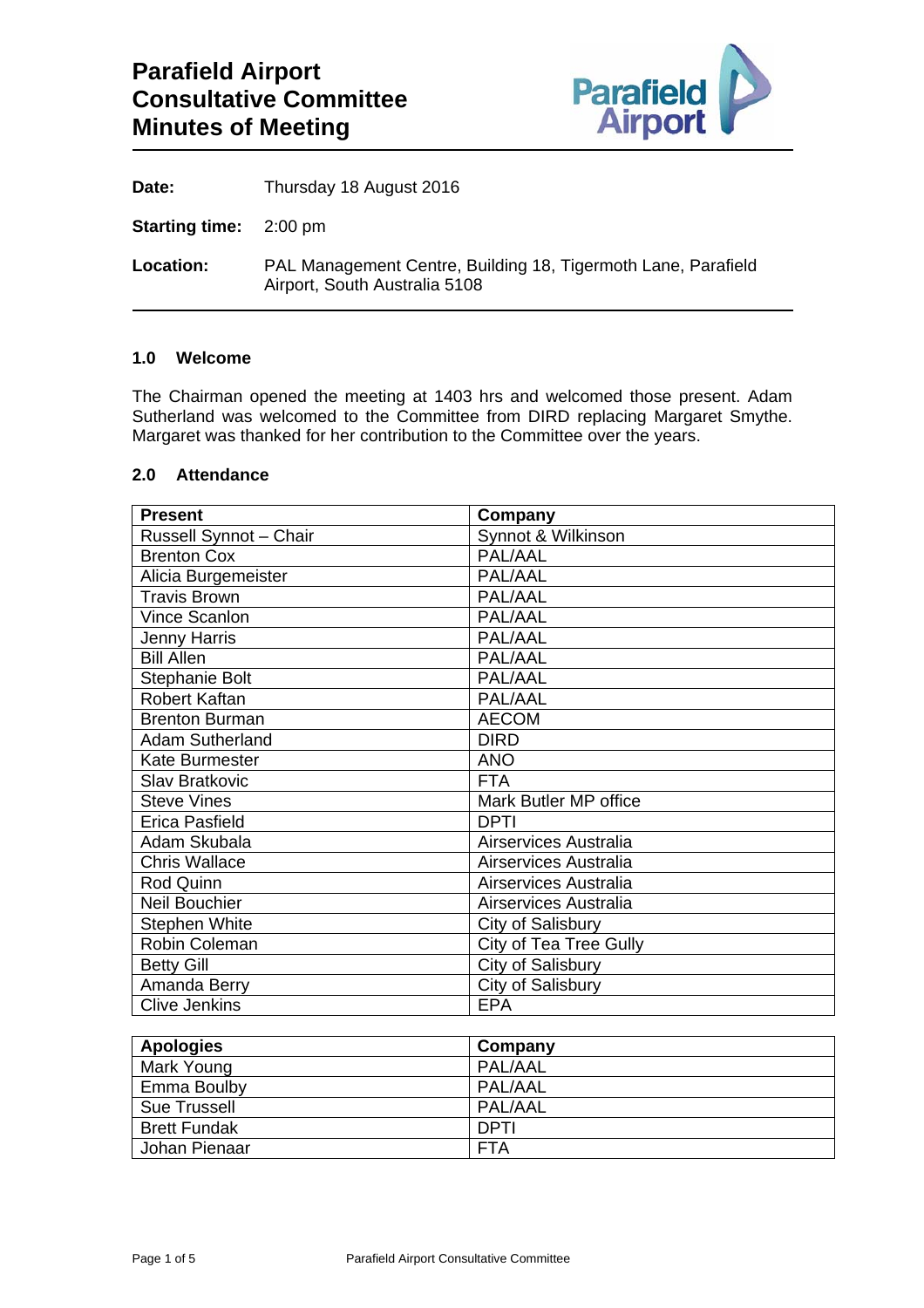## **3.0 MINUTES OF PREVIOUS MEETING – 19 MAY 2016**

Moved Stephen White – and Seconded Brenton Burman –- that the notes of the 19 May 2016 meeting be adopted – Carried.

#### **4.0 CORRESPONDENCE**

#### **4.1 Correspondence In:**

Apologies **Reports** Emails from local residents

#### **4.2 Correspondence Out:**

Reports, Previous Minutes and Agenda

## **5.0 ACTION ITEMS**

# **5.1 Public Safety Zones from the Commonwealth – ongoing item**

Please refer to the DPTI Planning report provided.

## **5.2 Update on Park and Ride**

DPTI are still considering concepts. No further update since the last meeting.

#### **5.3 Airservices Short-Term Noise Monitoring Program Review Report**

http://www.airservicesaustralia.com/publications/noise-reports/short-term-monitoring/

A Committee member who had a noise monitor at her house in Brahma Lodge has noticed that since it has been removed more noise has been heard. This was potentially noted as due to the reduced flying activity which has occurred as the weather has been poor and the training schools are now trying to catch up hours as they were unable to fly during bad weather.

## **5.4 Resident Parafield Airport Noise Monitoring questions**

A response from the Committee was provided to the resident.

## **6.0 AIRPORT UPDATE**

## **6.1 Parafield Airport Limited Report –** tabled with no items required to be noted.

**6.2 Property and Development and Land Use Report –** tabled with the following noted: A Committee member noted that the proposed Food Park is required to go through a Major Development Plan (MDP) process and wanted some clarity regarding the process and what gets approved. The MDP is under the Airports Act and a Commonwealth process. The MDP can be done on a building by building basis or on a precinct basis. A precinct approval is less common but as the exact size or number of buildings are not known at this stage, a precinct approval allows more flexibility.

**6.3 Environment Report –** tabled with the following noted: The Airport is consulting with the Government regarding the bird sanctuary at St Kilda and assessing the off-airport risks.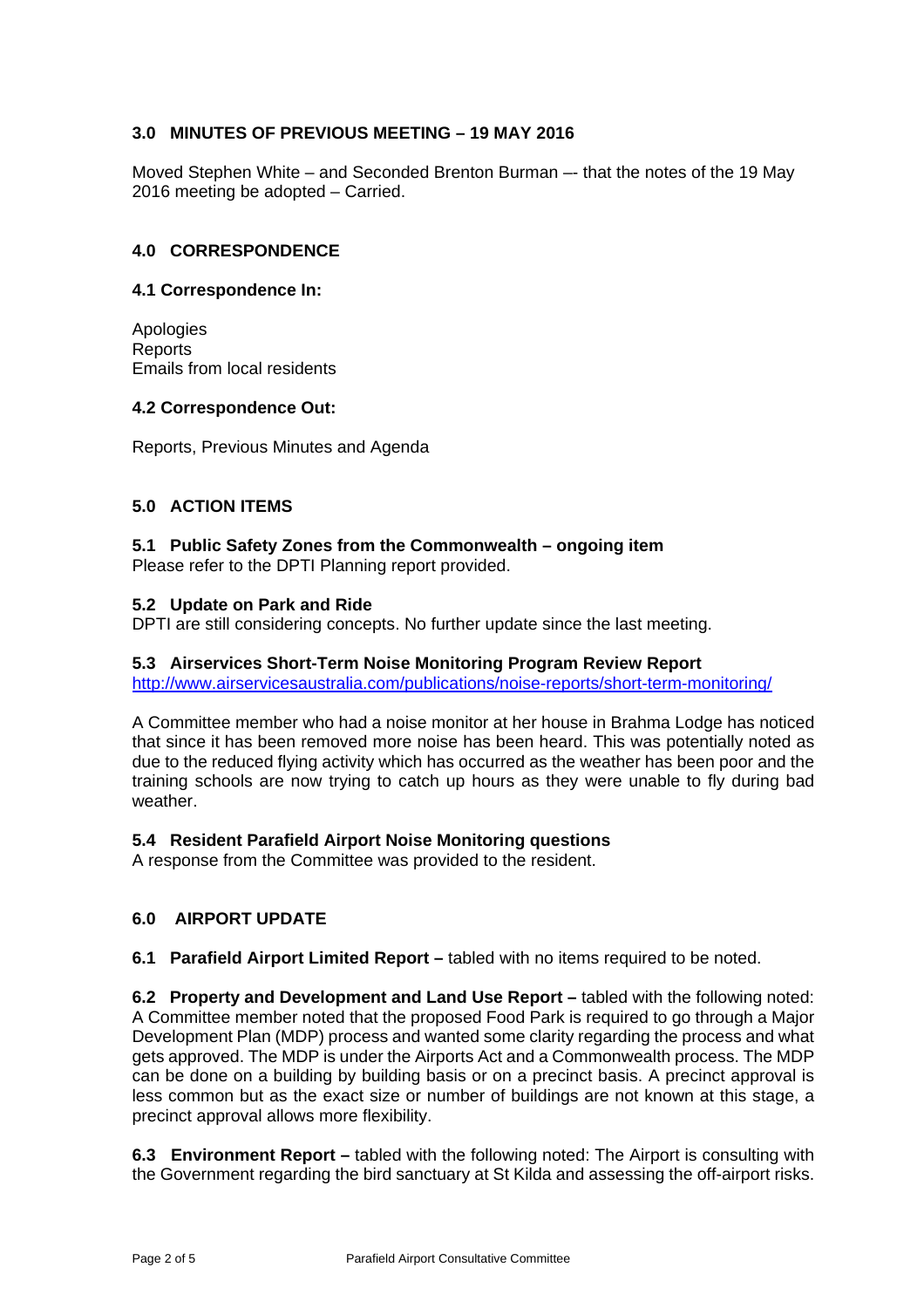**6.4 Planning Co-ordination Forum Report –** tabled with the following noted: An update on NASAG is covered further in the DPTI report. The forum also discussed building heights and airspace and the need for a consistent and transparent approach. This issue was also raised at the Adelaide Airport Technical Working Group today.

A proposed 21 storey development application (up to 75 metres in height) at Mawson Lakes was lodged just prior to the authorisation of the Mawson Lakes (Part 1) DPA.

**6.5 Technical Working Group (PATWG) –** tabled with the following noted: A meeting was held on Thursday and no breeches to the Fly Friendly program were noted. A lengthy discussion was held around Remembrance Day and it was agreed to avoid operations for 25 minutes in that area. It was noted that Vietnam Veterans Day (Long Tan Day 18 August) is another day that the Committee would also like silence respected. Internal airside issues are also being discussed after this meeting with a number of stakeholders.

**6.6 2017 Master Plan Update –** It was noted that studies for the 2017 Airport Master Plan have officially commenced.

# **7.0 COMMUNITY AND AIRPORT AGENCY UPDATE**

**7.1 Federal Department of Infrastructure and Regional Development Report –** tabled with the following noted: Minister to return – Hon. Darren Chester. The proposed amendments to the Airports Act around Master Plan cycles and MDP triggers were going through the initial drafting process. The review of CACG meetings has resulted in minimal recommended changes which will go to the Minister for approval.

**7.2 State Department of Planning, Transport and Infrastructure Report –** report taken as read.

## **7.3 Airservices Australia (ASA) Report – The following was noted:**

Quarter 2, 2016 Adelaide Noise Information Report was noted as intended to be published at http://www.airservicesaustralia.com/publications/noise-reports/noise-reports/.

The movements in quarter 2 are consistent with the 3 year average. 30 complaints were received in last quarter mainly from Gulfview Heights with 6 relating to circuit training.

Airservices had an internal restructure effective 1 July 2016. Chris Wallace was noted as the local representative for this Committee.

The method to lodge a complaint or make an enquiry about aircraft noise or operations with Airservices Noise Complaints and Information Service (NCIS) were noted:

- directly via **WebTrak** www.airservicesaustralia.com/aircraftnoise/webtrak/
- using Airservices **online form** www.airservicesaustralia.com/aircraftnoise/about-making-a-complaint/how-tomake-a-complaint/
- **by calling** 1800 802 584 (freecall). The hotline is staffed Monday to Friday, excluding public holidays, from 9 am-5 pm Sydney time.
- by **fax** (02) 9556 6641 or
- by **mail** Noise Complaints and Information Service PO Box 211, Mascot NSW 1460

**7.4 Aircraft Noise Ombudsman Report –** tabled with the following noted: The ANO's office does not currently have any concerns with Parafield Airport as all stakeholders get involved and work together. ANO were noted as having also taken on the Defence portfolio.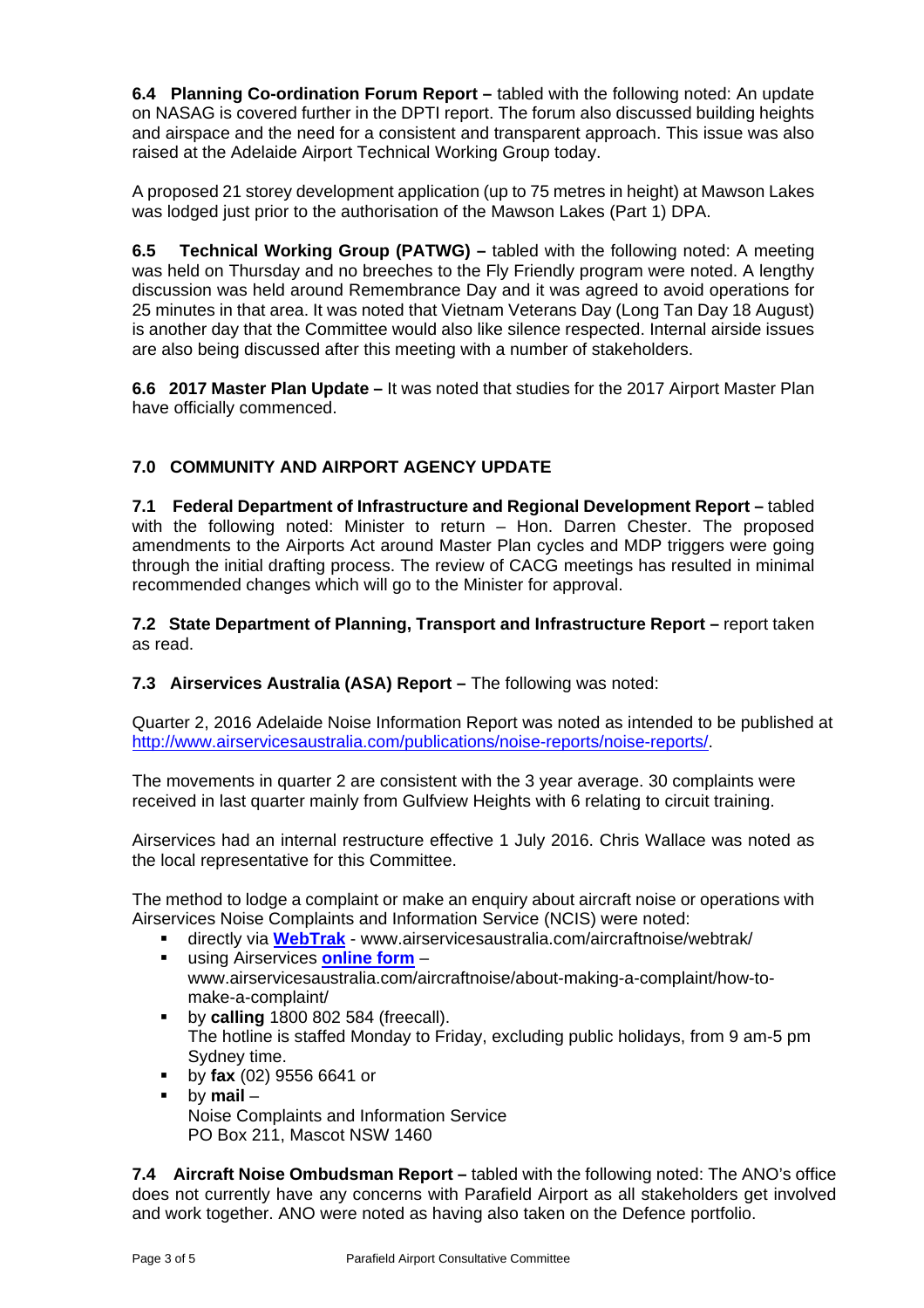**7.5 Flight Training Adelaide (FTA) Report –** The weather is improving which is resulting in more flights. FTA is looking at regional areas for circuit training such as Waikerie. The current facility is at capacity at the moment so if a 'big airline' comes FTA may need to move to a bigger site.

**7.6 City of Salisbury –** tabled with the following noted: The Council were glad the Committee was doing a presentation on PFAS/PFOS. The Council were aware of the proposed 21 storey development application at Mawson Lakes.

**7.7 City of Tea Tree Gully –** Nothing to report to Committee.

## **8.0 OTHER / NEW BUISNESS –**

Nil

## **9.0 PRESENTATIONS**

## **9.1 FTA Operations Overview**

Item to be carried over to the next meeting.

#### **9.2 PFAS/PFOS Update**

The Environment Manager from Parafield Airport gave a presentation to the Committee on PFOS. The Environment Manager introduced Clive Jenkins from the EPA. The presentation covered:

- Background
- Uses
- **•** Airport History
- National Framework
- Regulation
- Monitoring Program
- Stakeholder Consultation
- Next Steps

Per- and poly- fluorinated alkyl substances (PFAS) are a group of manufactured chemical compounds which are resistant to breakdown in the environment and accumulate in the food chain and the human body. The widespread use through everyday products and persistence of the chemical means that PFAS are ubiquitous global contaminants. The predecessor to Airservices is understood to have used firefighting foam containing PFAS at Parafield Airport. Scientific research has yet to give certainty to extent of toxicity in humans and the ecology. Tests to date have not identified any elevated Levels of PFAS in groundwater at the western airport boundary. The next steps include undertaking expanded groundwater monitoring, collating and reporting stormwater data, conducting specialist risk assessments and continued ongoing stakeholder engagement.

The Chair thanked the Airport Environment Manager for a very informative presentation.

## **10.0 ACTION ITEMS FOR NEXT MEETING**

- **10.1 Public Safety Zones from the Commonwealth** ongoing item
- **10.2 Update on Park and Ride**
- **10.3 Update on the Airservices Short-Term Noise Monitoring Program**